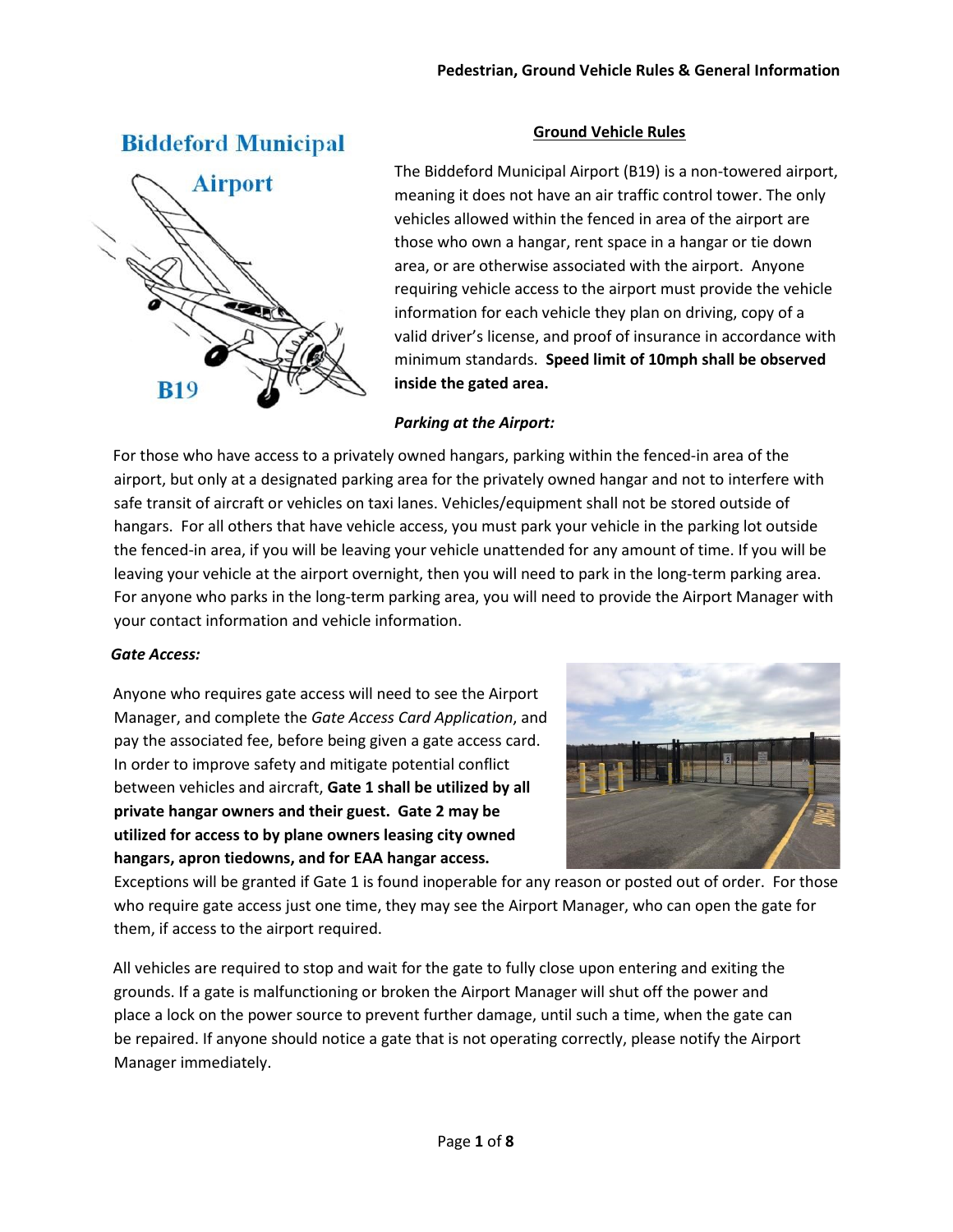If a gate access card is lost, stolen or damaged, it is the card holders responsibility to immediately report it to the Airport Manager, so that the card maybe disabled and a new card can be issued.

**Cards shall not be loaned out. Only the individual issued the card is authorized to utilize the card.** Failure to follow this rule will result in card deactivation.

## *Operating Vehicles within the Fenced-in Area at the Airport:*

Any vehicle authorized to operate on the airport Runways, Taxiway A, or Runway Safety Area (RSA) shall be equipped with a flashing amber light and a two way VHF radio, capable of transmitting and receiving on the airport's Universal Communication (UNICOM) frequency 123.00. Any vehicle not equipped with such a radio and operating in these areas shall carry with it, a hand-held portable radio with the same frequency capabilities. Prior to entering on to the runways or taxiway the vehicle operator shall notify aircraft in the local area of his/her destination & purpose over the radio, on the proper frequency. Upon clearing the movement areas he/she shall also notify the air traffic that they have cleared the area. Selfannouncements shall be made frequently while operating and working in the movement area. If communication should happen to fail while a vehicle is in the movement area or safety area, the Airport Manager will turn the runway lights on to get the attention of the vehicle.

If you are operating a vehicle on the movement areas and safety areas, your vehicle must always have an operational flashing amber light mounted/displayed on the top of the vehicle and you must carry a radio tuned to the airports UNICOM frequency (123.00).



*Note: In the event that a vehicle does not have a flashing amber light, and/or radio tuned to 123.00, then that vehicle must be escorted by another vehicle so equipped.* 

Whenever you are driving or walking in the movement area, you must monitor the UNICOM frequency for aircraft activity and you must make position and intention announcements over the radio, when applicable. The *Movement Area*, is defined as the runways, taxiways, and other areas of the airport, which are used for taxiing, takeoff, and landing of aircraft.

Whenever you are driving or walking in the apron areas, you are not required to monitor the UNICOM frequency or have a flashing amber light on your vehicle. The *Apron Area,* is defined as the area where the aircraft park, load, unload or refuel. Accidents do occur in apron areas, there can be many pedestrians and aircrafts maneuvering around the area at the same time, so continuous vigilance is necessary.

**NOTE:** If driving a vehicle on a movement area or apron area, the **speed limit is 10 mph.**

## *Announcements are structured in the following way:*

"Biddeford Traffic," Identity, Specific Location, Intention, "Biddeford Traffic"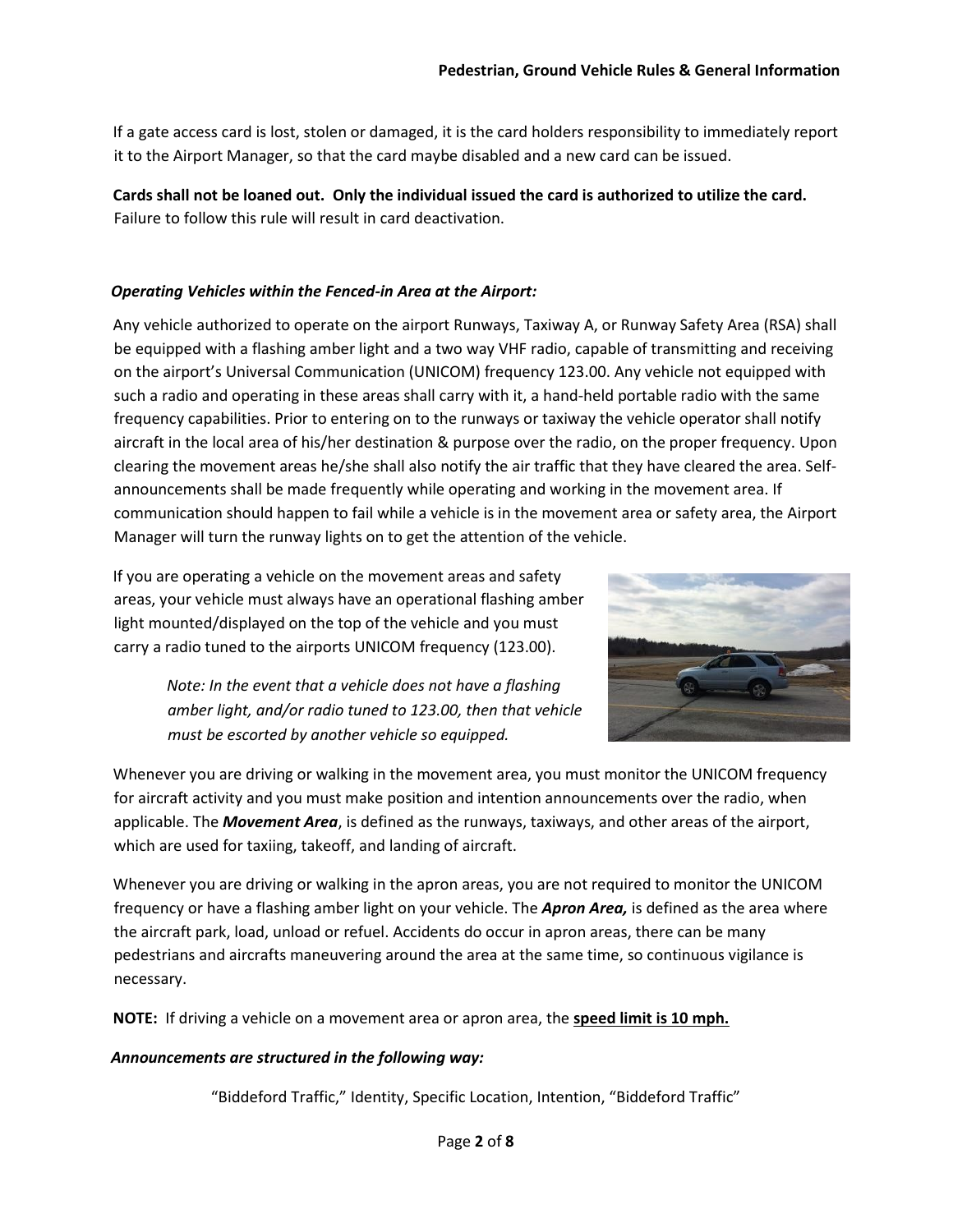*For example: "Biddeford Airport, Airport Maintenance Vehicle, Holding short runway six, Proceeding down runway six, Biddeford Airport"* 

### *Should violations of ground vehicle rules occur, the following consequences will result:*

1<sup>st</sup> Offense: The operator will receive a verbal warning and on-the-spot remedial training. If the operator refuses to receive remedial training, then their driving privileges will be suspended until remedial training is completed.

2<sup>nd</sup> Offense: The Airport Manager will suspend airport driving privileges of the offending driver for a period of not less than 5 days and the driver shall take remedial training.

3<sup>rd</sup> Offense: The driver's rights to operate a motor vehicle on the airport will be revoked for a period of time not less than 60 days, with the potential to become permanent. Within the first 30 days of a driver's 3<sup>rd</sup> offense, the Airport Manager will discuss the situation with the Airport Commission and both parties will cooperatively determine the length of time the operators driving privileges will be revoked.

*Note: If unsafe driving is observed that poses a serious hazard to aircrafts, the facility, or others operating at the Airport, the Airport Manager reserves the right to impose the penalties equal to the 3rd offense even if the driver has had no prior offenses.* 

## **Pedestrian Rules**

This airport welcomes the public to enjoy have people not associated with the airport, come visit and watch planes takeoff, land and operate around the pattern. There is nothing wrong with showing people around the airport, but safety is of the upmost importance and it's imperative anyone unfamiliar with the airport operating rules be accompanied by someone, who do not have an operational need. Pedestrians must be accompanied by a pilot, the Airport Manager, or a member of the Airport Commission,.

Children under the age of 16 must be accompanied by an adult at all times on airport

## property. **General Information** *Aviation Fuel:*

Aviation Fuel is for AIRCRAFT USE ONLY! If anyone needs to use a portable container to get aviation fuel, they must see the Airport Manager to sign a form stating that they intend to use a portable container to get aviation fuel for aviation purposes only. The airport cannot be held responsible for fuel stored in portable containers and all users should be aware of risk of cross-contamination.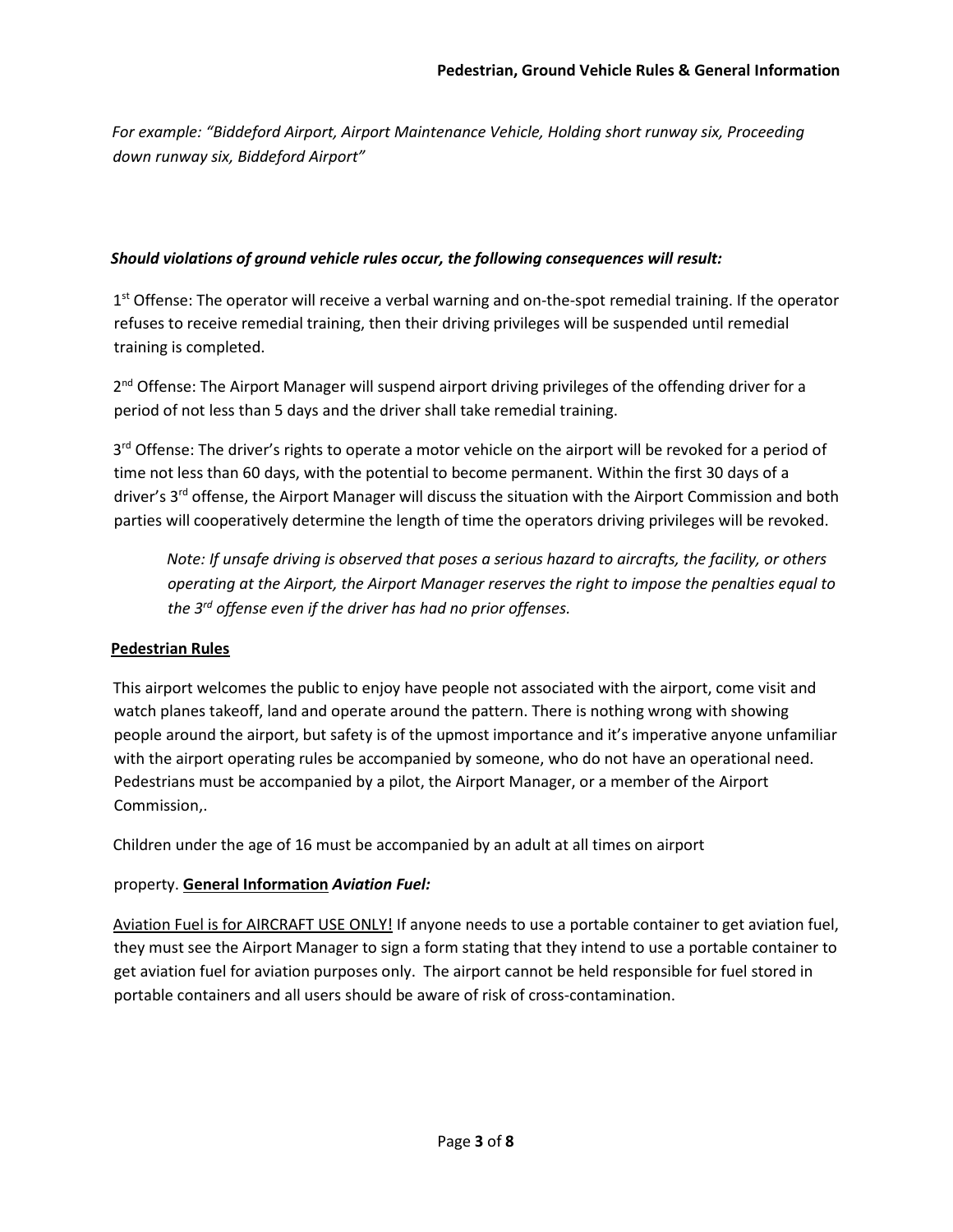

Due to the aviation fuel being highly flammable **Smoking is Prohibited on Airport Property.** 

All fuel & oil spills must be cleaned up and immediately reported to the Airport Manager. A spill kit is located next to the Emergency Stop Button for fuel, outside next to the fuel pump. There are directions in the spill kit, which outline how to handle fuel & oil spills. Any fuel or oil spill requiring the use of speedy-dry, rags, or socks must be recorded according to EPA regulations.

## *Alcohol & Tobacco Products:*

Alcoholic beverages consumption is strictly prohibited on airport property.

Smoking is prohibited on airport property. The use of an E-Cigarette is prohibited inside any building on airport property.

## *Aircraft Storage:*



All aircrafts stored outside must be located on an approved airport tie down spot and the aircrafts are required to be chocked and tied down using the standard three point tie down system. All aircrafts stored in either Terminal Hangar A, Terminal Hangar B, or Tiedown area on the Apron, are subject to the fees associated with those locations.

Terminal Hangar A & B are both community hangars. Terminal Hangar A is a heated hangar and Terminal Hangar B is a cold storage hangar. For information pertaining to the hangar rules, please contact the Airport Manager.

There are two tiedown areas located on the apron, where aircrafts may be tied down for extended periods of time. The tiedown area located in front of Terminal Hangar A & B and the fueling area, is primarily used for short term use, such as for the day, or overnight. The tiedown area located in the back lot of the apron, by the EAA Hangar, is primarily used for long term parking, but maybe used for short term parking, if the front lot is full or if the aircraft owner prefers to use it.



Please check the Airports website or with the Airport Manager for more information on current rates for Terminal Hangar A, Terminal Hangar B, and the Tiedown area.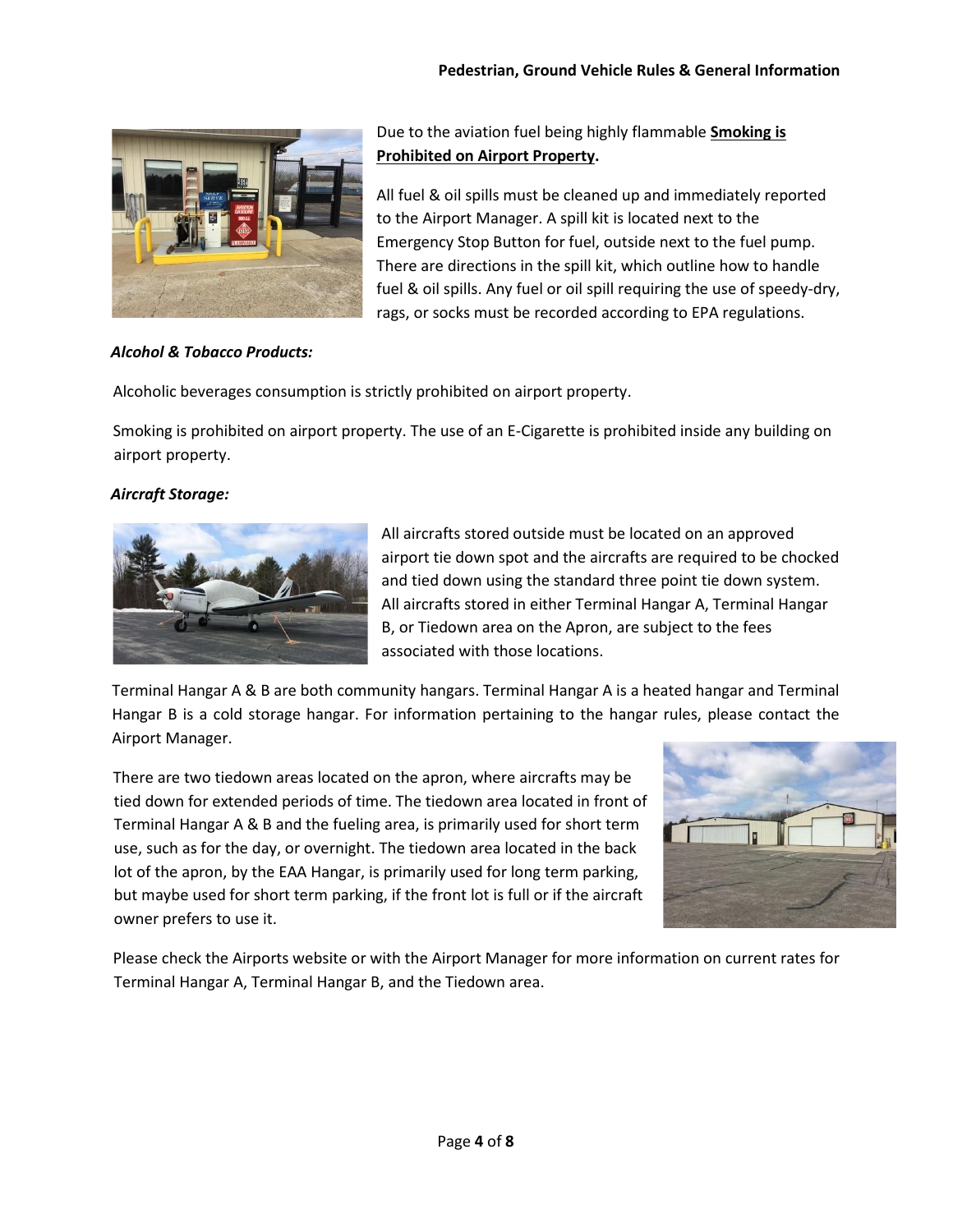### **Airport Layout**



#### *Apron:*

Aircraft aprons are the area where the aircraft park, load, and unload. They vary in size, from areas that may hold five or ten small planes, to the very large areas that the major airports have. Unlike the runways or taxiways, aprons may be used by vehicles. If you are operating a motor vehicle on the apron watch out for pedestrians, parked aircrafts and aircrafts that are moving; ensure you yield the right of way to moving aircrafts. Do not assume the pilot will see you and stop, he or she may be busy with other things like radio communications or checking the aircrafts instruments. Accidents do occur involving vehicles and aircrafts, which may result in property damage, personal injury, and in some cases, death. The speed limit on the apron is 10 mph at B19.





#### *Taxiway A:*

This taxiway is an apron taxiway, this is designed for low speed and precise taxiing. Providing access from the runway, to aircraft parking positions and other terminal areas. Only vehicles with an operational need should be driving on this taxiway and must be equipped with a flashing amber light and a radio capable of transmitting on the UNICOM frequency.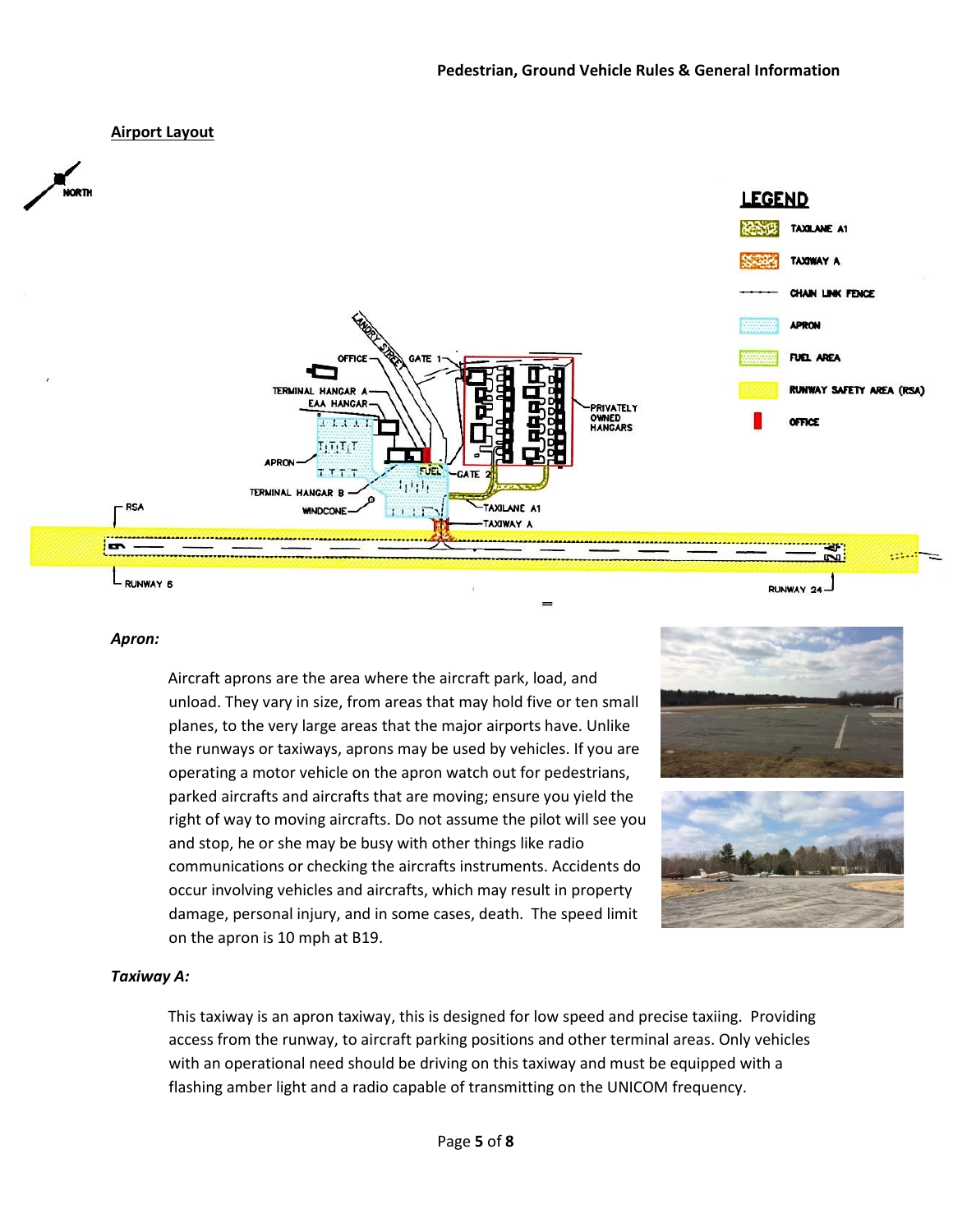## *Taxilane – A1:*



This taxilane provides access to the privately owned hangars at the airport. Only those that require access to the privately owned hangars are granted access to Taxilane – A1.Taxilanes are usually, but not always, located outside the movement area, providing access from taxiways to aircraft parking positions and other terminal areas. Vehicles are not required to have an amber flashing light or radio when driving on this area, but it is recommended.

*Runway 6 & 24:* 

These are the only two runways, at the Biddeford Municipal Airport and are oriented Northeast and Southwest. Runway 6 is on the Southwest end and Runway 24 is on the Northeast end. Runway 6 is equipped with a VASI to help assist pilots in their approach. There is no taxiway at this airport, which allows pilots to taxi to the ends of the runway. From Taxiway A, pilots have to back-taxi down the runway to reach the end of the runway, in order for them to take off.





## *Runway Safety Area (RSA):*

A defined surface surrounding the runway prepared or suitable for reducing the risk of damage to aircraft in the event of an undershoot, overshoot, or excursion from the runway. This airports RSA extends down both sides of the runways and past the ends of the runways, the approximate area of the RSA at the end of the runways is 150' x 300'. Vehicles in this area are required to have a flashing amber light and radio capable of transmitting on the UNICOM frequency and pedestrians are required to carry a radio with the same capabilities.

### **Foreign Objects and Debris (FOD)**

Items big and small, such as trash, rocks, branches, nuts & bolts, and other debris can be considered as FOD and these items can create a serious hazard for aircrafts. Something as simple as everyday trash, could potentially puncture a tire, dent or puncture wings and cause damage to other parts of an aircraft, making the aircraft unsafe. It is everyone's job to look for FOD and pick up any FOD they see.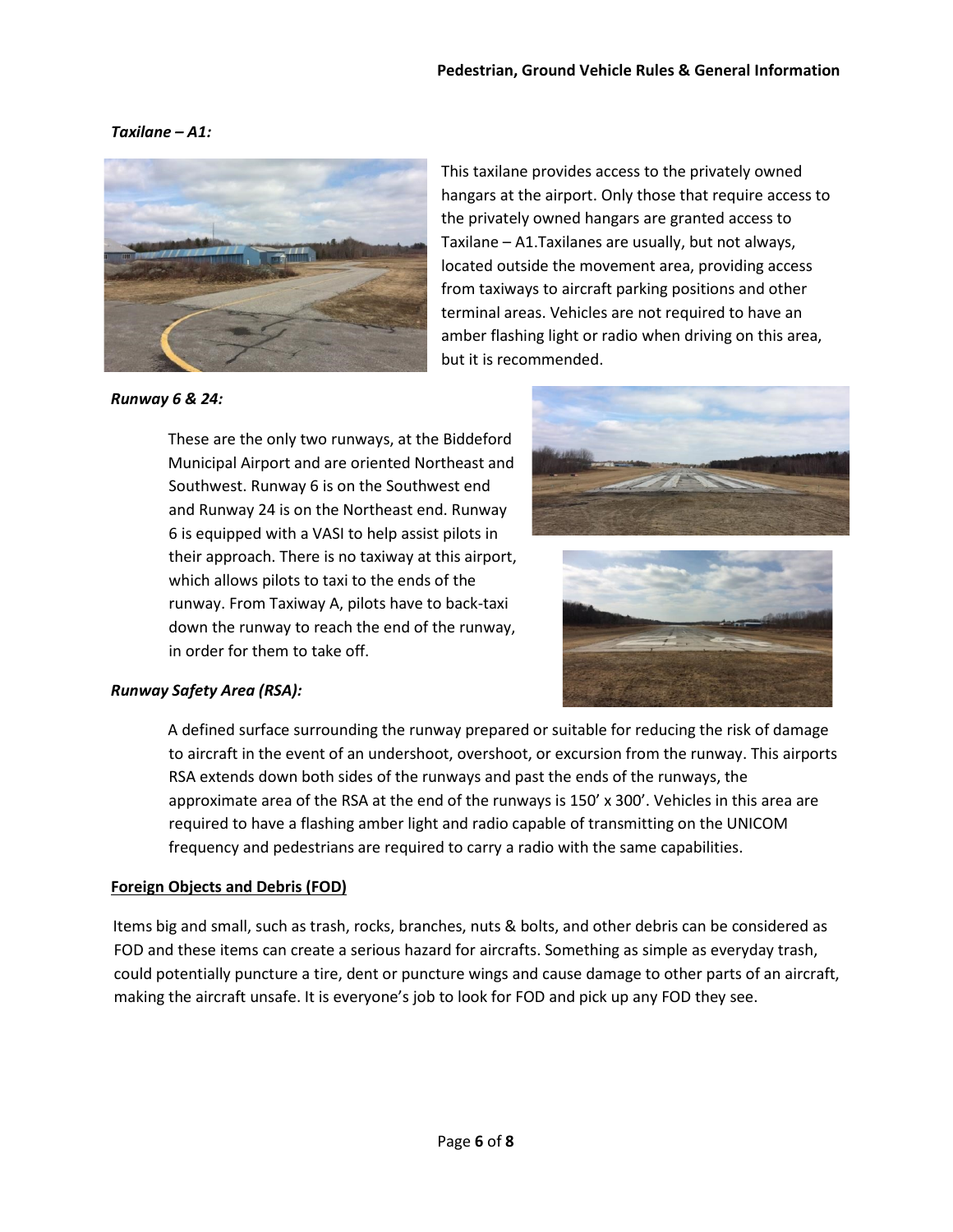

There are a few things everyone can do to help make our airport a safer place and minimize FOD by following these basic principles:

Put all your trash in a covered container. It is almost always breezy on the airfield, so wrappers and bags can blow away easily.

Get in the habit of picking up any trash and rocks that may be a hazard.



Avoid tracking mud and rocks onto the pavement surfaces.

## **Vehicle / Aircraft Accidents**

Everyone tries to prevent accidents occurring between vehicles & aircrafts, and to help prevent accidents from occurring at the airport, there are a few things everyone needs know. Aircrafts always have the right of way over other vehicles. Never assume that the pilot sees you and will wait to let you go first. Vehicles need to give an aircraft plenty of room to pass by; the pilot may have a limited view from the cockpit. If you must work near or next to a parked aircraft, approach the aircraft slowly and remain far enough away from it, that you do not block its path or the path of other vehicles, especially around the fueling area. Additionally, ensure you never drive under an aircraft's wings, to prevent accidentally hitting an overhanging wingtip. If you do accidentally hit an aircraft, another vehicle, or other property, stop immediately and report the incident, in accordance with the airports rules and regulations.

## - **How to Report a Vehicle / Aircraft Accident**

If you consider the situation an emergency, and require immediate medical attention, immediately dial 911. If you do not consider the situation an emergency please call one of the numbers below, beginning with the Airport Manager. The Airport Manager will be able to help locate the owner of the aircraft or vehicle and will be able to assist you in handling the situation. A list of emergency numbers is located below.

## **Aircraft Accidents & other Emergencies**

In the event that you witness an aircraft accident or are involved in one, for example an aircraft crashing on landing or takeoff, or witness any other emergency, there are a few things you need to immediately do. If you feel that the situation is in need of emergency services, such as medical personal, police, or if there is a fire, immediately dial 911 and report the location as 88 Landry Street, Biddeford, ME 04005. If you have a radio available, and the accident occurred on the runway and is/or could be affecting aircraft operations, make a radio call letting other pilots in the area know that a situation has occurred and they will not be able to land on the runway. You do not need to give details of the event and there is a radio available in the office building to use. Report the incident to the Airport Manager as soon as possible.

If you are in need of a first aid kit, one is located in the office building behind the counter. If you are in need of a fire extinguisher for an aircraft related fire, there is one located outside by the fuel pump